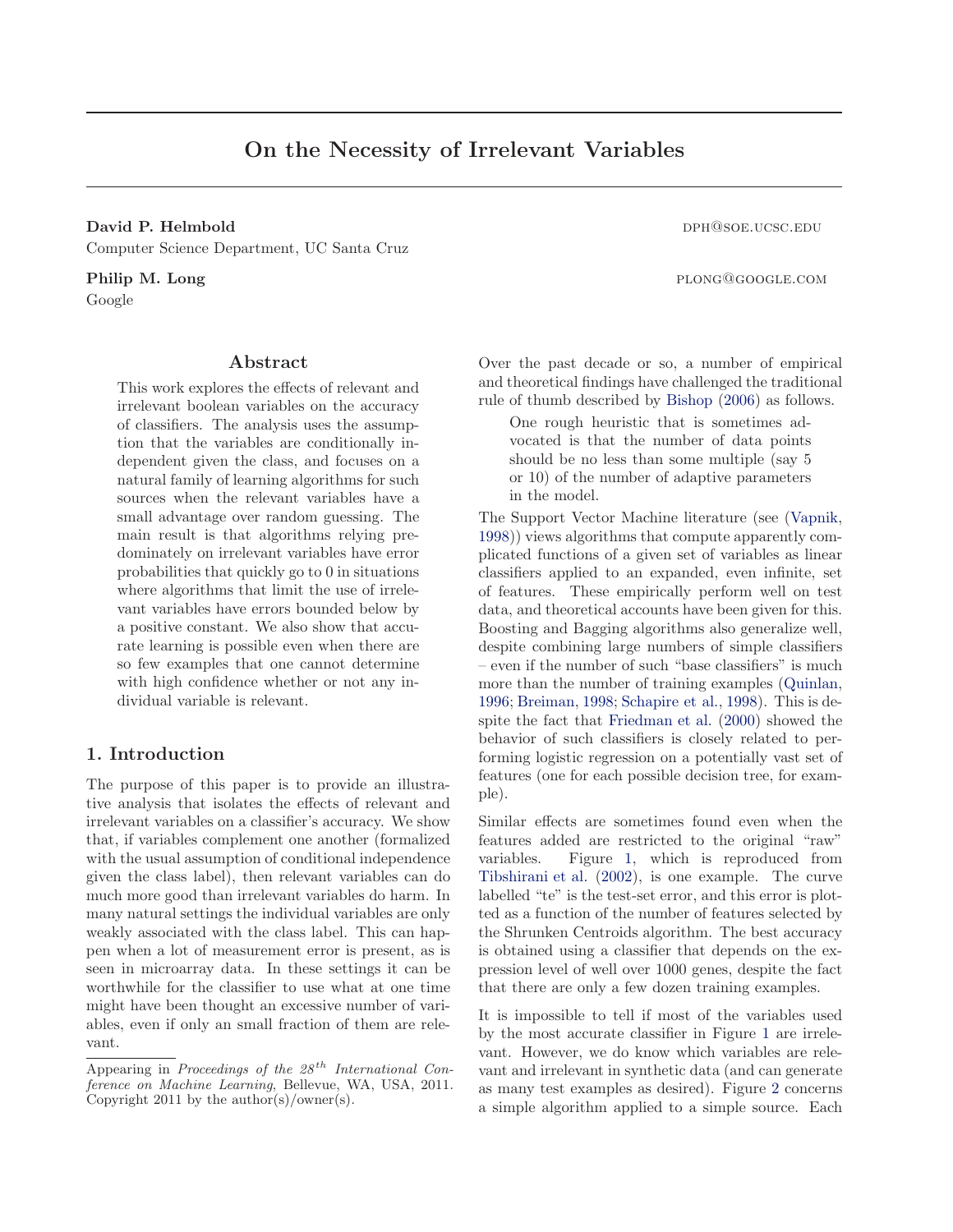<span id="page-1-0"></span>

Figure 1. This graph is reproduced from [Tibshirani et al.](#page-7-0) [\(2002](#page-7-0)). For a microarray dataset, the training error, test error, and cross-validation error are plotted as a function both of the number of features (along the top) included in a linear model and a regularization parameter  $\Delta$  (along the bottom).

of two classes is equally likely, and there are 1000 relevant variables, 500 of which agree with the class label with probability  $1/2 + 1/10$ , and 500 which disagree with the class label with probability  $1/2 + 1/10$ . Another 99000 variables are irrelevant. The algorithm is equally simple: it has a parameter  $\beta$ , and outputs the majority vote over those features (variables or their negations) that agree with the class label on a  $1/2 + \beta$ fraction of the training examples. Plots are provided for three runs of this algorithm with 100 training examples, and 1000 test examples. Both the accuracy of the classifier and the fraction of relevant variables are plotted against the number of variables used in the model, for various values of  $\beta$ . Each time, the best accuracy is achieved when an overwhelming majority of the variables used in the model are irrelevant, and those models with few  $\left($  < 25% $\right)$  irrelevant variables perform far worse. Furthermore, the best accuracy is obtained with a model that uses many more variables than there are training examples. Also, accuracy over 90% is achieved even though the correlation of the individual variables with the class label is so weak, and the number of training examples is so small, that it is impossible, for any individual feature, to tell confidently whether that feature is relevant or not.

Assume classifier  $f$  consists of a vote over  $n$  variables that are conditionally independent given the class la-



Figure 2. Top: Test error (blue) and fraction of irrelevant variables (black dashed) as a function of the number of features. Bottom: Scatter plot of test error rates (vertical) and fraction of irrelevant variables (horizontal).

bel. Let  $k$  of the variables agree with the class label with probability  $1/2 + \gamma$ , and the remaining  $n-k$  variables agree with the label with probability 1/2. Then the probability that  $f$  is incorrect is at most

$$
\exp\left(\frac{-2\gamma^2 k^2}{n}\right) \tag{1}
$$

(as shown in Section [3\)](#page-3-0). The error bound decreases exponentially in the *square* of the number of relevant variables. The competing factor increases only *linearly* with the number of irrelevant variables. Thus, a very accurate classifier can be obtained with a feature set consisting predominately of irrelevant variables.

In Section [4](#page-4-0) we consider learning from training data generated from a source in which  $N$  boolean variables are conditionally independent given the class label, and  $N - K$  of them are also independent of the label, agreeing with it with probability  $1/2$ . The K relevant variables either agree with the label with probability  $1/2 + \gamma$  or with probability  $1/2 - \gamma$ . Whereas Equation (1) bounded the error as a function of the number of relevant and irrelevant variables in the *model*, we are now discussing the number of relevant and irrelevant variables in the *data*. We analyze an algorithm that chooses a value of  $\beta$  and outputs a majority vote over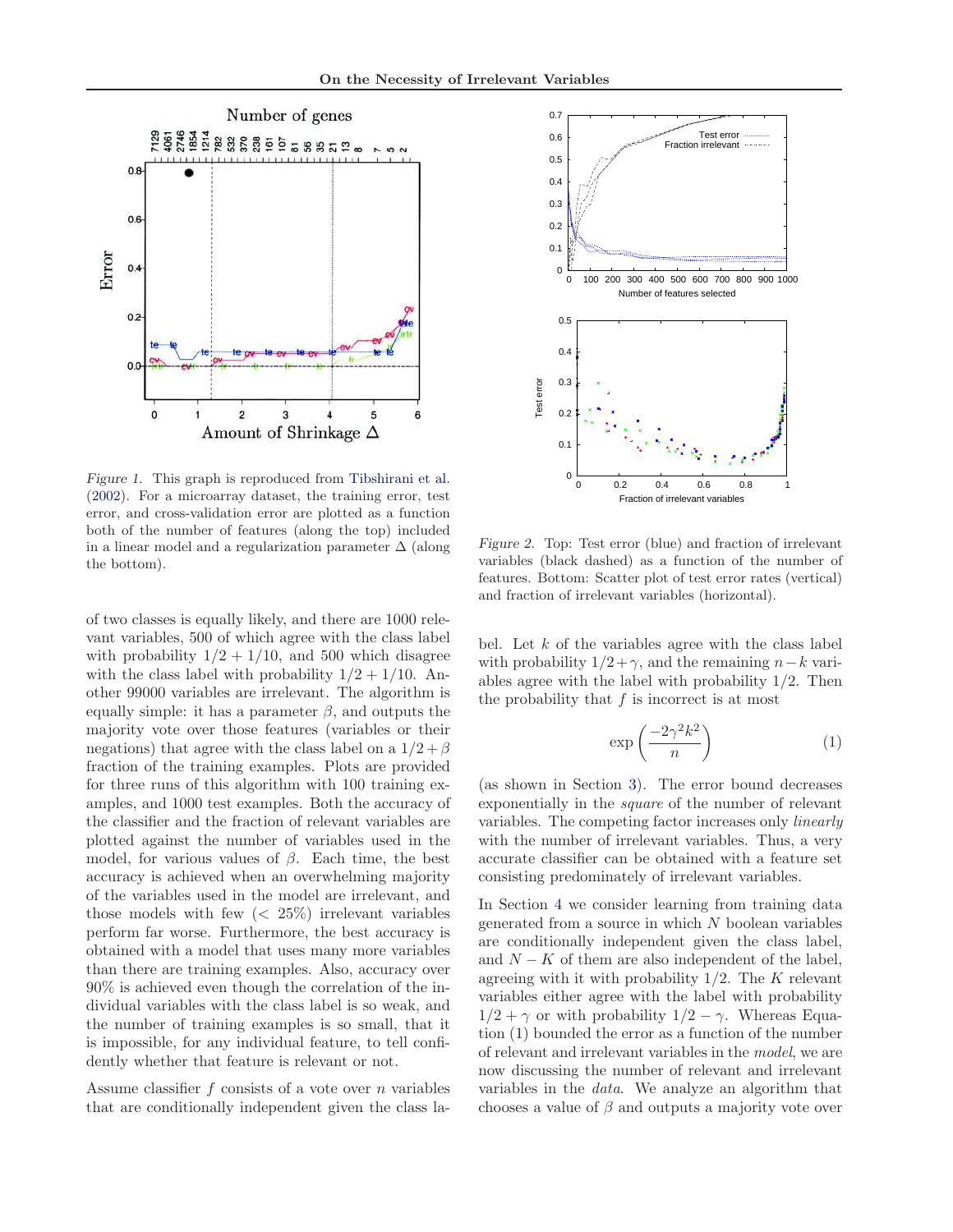all features that agree with the class label on at least  $1/2 + \beta$  of the training examples (as before, each feature is either a variable or its negation). We show that if  $\beta \leq \gamma$  and the algorithm is given m training examples, then the probability that it makes an incorrect prediction on an independent test example is at most

$$
(1+o(1)) \exp\left(-2\gamma^2 K \left(\frac{[1-8e^{-2(\gamma-\beta)^2 m}-\gamma)]_+^2}{1+8(N/K)e^{-2\beta^2 m}+\gamma}\right)\right),\tag{2}
$$

where  $[z]_+ \stackrel{\text{def}}{=} \max\{z, 0\}$ . (Throughout the paper, the "big Oh" and other asymptotic notation will be for the case where  $\gamma$  is small,  $K/\gamma$  is large, and  $N/K$  is large. If K is not large relative to  $1/\gamma^2$ , even the Bayes optimal classifier is not accurate.) If  $\beta = \gamma/2$ , this implies a bound of

$$
(1+o(1)) \exp \left(-2\gamma^2 K \left(\frac{1-O(e^{-\gamma^2 m/2})}{1+O((N/K)e^{-\gamma^2 m/2})}\right)\right).
$$

When  $\beta \leq \gamma/2$  and  $m \geq c/\gamma^2$ , we also show that the error probability is at most

$$
(1 + o(1)) \exp\left(-\Omega\left(\gamma^2 K^2/N\right)\right). \tag{3}
$$

If  $N = o(\gamma^2 K^2)$ , this error probability goes to zero. With only  $\Theta(1/\gamma^2)$  examples, an algorithm cannot even tell with high confidence whether a relevant variable is positively or negatively associated with the class label, much less solve the more difficult problem of determining whether or not a variable is relevant. Indeed, this error bound is also achieved using  $\beta = 0$ , when, for each variable  $X_i$ , the algorithm includes either  $X_i$  or its negation in the vote.<sup>1</sup>

Our upper bounds illustrate the potential rewards for algorithms that are "inclusive", using many of the available variables in their classifiers. We also prove some lower bounds that illustrate the potential cost when algorithms are "exclusive". We say that a policy for setting β as a function of γ is λ-exclusive if the expected number of relevant variables in the resulting model divided by its expected total number of variables is at least  $\lambda$ . We show that any  $\lambda$ -exclusive policy has an error probability at least a constant as K and  $N/K$  go to infinity and  $\gamma$  goes to 0 in such a way that the error rate obtained by the more "inclusive" setting  $\beta = \gamma/2$  goes to 0. In particular, no  $\lambda$ -exclusive algorithm can achieve a bound like (3).

Relationship to Previous Work For the sources studied in this paper, there is a linear classifier that classifies most random examples correctly with a large margin, i.e. most examples are not close to the decision boundary. The main motivation for our analysis was to understand the effects of relevant and irrelevant variables on generalization, but it is interesting to note that we get meaningful bounds in the extreme case that  $m = \Theta(1/\gamma^2)$ , whereas the margin-based bounds that we know (such as [Schapire et al.](#page-7-0) [\(1998](#page-7-0)); [Koltchinskii & Panchenko](#page-7-0) [\(2002](#page-7-0)); [Dasgupta & Long](#page-6-0) [\(2003](#page-6-0)); [Wang et al.](#page-7-0) [\(2008\)](#page-7-0)) are vacuous in this case. (Since these other bounds hold more generally, their overall strength is incomparable to our results.) Ng  $\&$  Jordan [\(2001](#page-7-0)) showed that the Naive Bayes algorithm (which ignores classconditional dependencies) converges relatively quickly, justifying its use when there are few examples. (Their bound for Naive Bayes is also vacuous when  $m =$  $\Theta(1/\gamma^2)$ .) [Bickel & Levina](#page-6-0) [\(2004\)](#page-6-0) studied the case in which the class conditional distributions are Gaussians, and showed how an algorithm which does not model class conditional dependencies can perform nearly optimally in this case, especially when the number of variables is large. Bühlmann  $\&$  Yu [\(2002](#page-6-0)) analyzed the variance-reduction benefits of Bagging with primary focus on the benefits of the smoother classifier that is obtained when ragged classifiers are averaged. As such it takes a different form than our analysis.

Our analysis demonstrates that certain effects are possible, but how important this is depends on how closely natural learning settings resemble our theoretical setting and the extent to which our analysis can be generalized. The conditional independence assumption is one way to express the intuitive notion that variables are not too redundant. A limit on the redundancy is needed for results like ours since, for example, a collection of  $\Theta(k)$  perfectly correlated irrelevant variables would swamp the votes of the k relevant variables. On the other hand, many boosting algorithms minimize the potential for this kind of effect by choosing features in later iterations that make errors on different examples then the previously chosen features. One relaxation of the conditional independence assumption is to allow each variable to conditionally depend on a limited number r of other variables, as is done in the formulation of the Lovasz Local Lemma (see [Alon et al.](#page-6-0) [\(1992](#page-6-0))). To illustrate the robustness of the effects analyzed here, we generalize [\(1\)](#page-1-0) to this case in Section [5.](#page-6-0) There we prove a bound of  $c(r+1) \exp\left(\frac{-2\gamma^2 k^2}{n(r+1)}\right)$  when each variable depends on most  $r$  others. There are a number of ways that one could imagine relaxing the conditional independence assumption while still prov-

<sup>&</sup>lt;sup>1</sup>To be precise, the algorithm includes each variable or its negation when  $\beta = 0$  and m is odd, and includes both the variable and its negation when  $m$  is even and the variable agrees with the class label exactly half the time. But, any time both a variable and its negation are included, their votes cancel. We will always use the smaller equivalent model obtained by removing such canceling votes.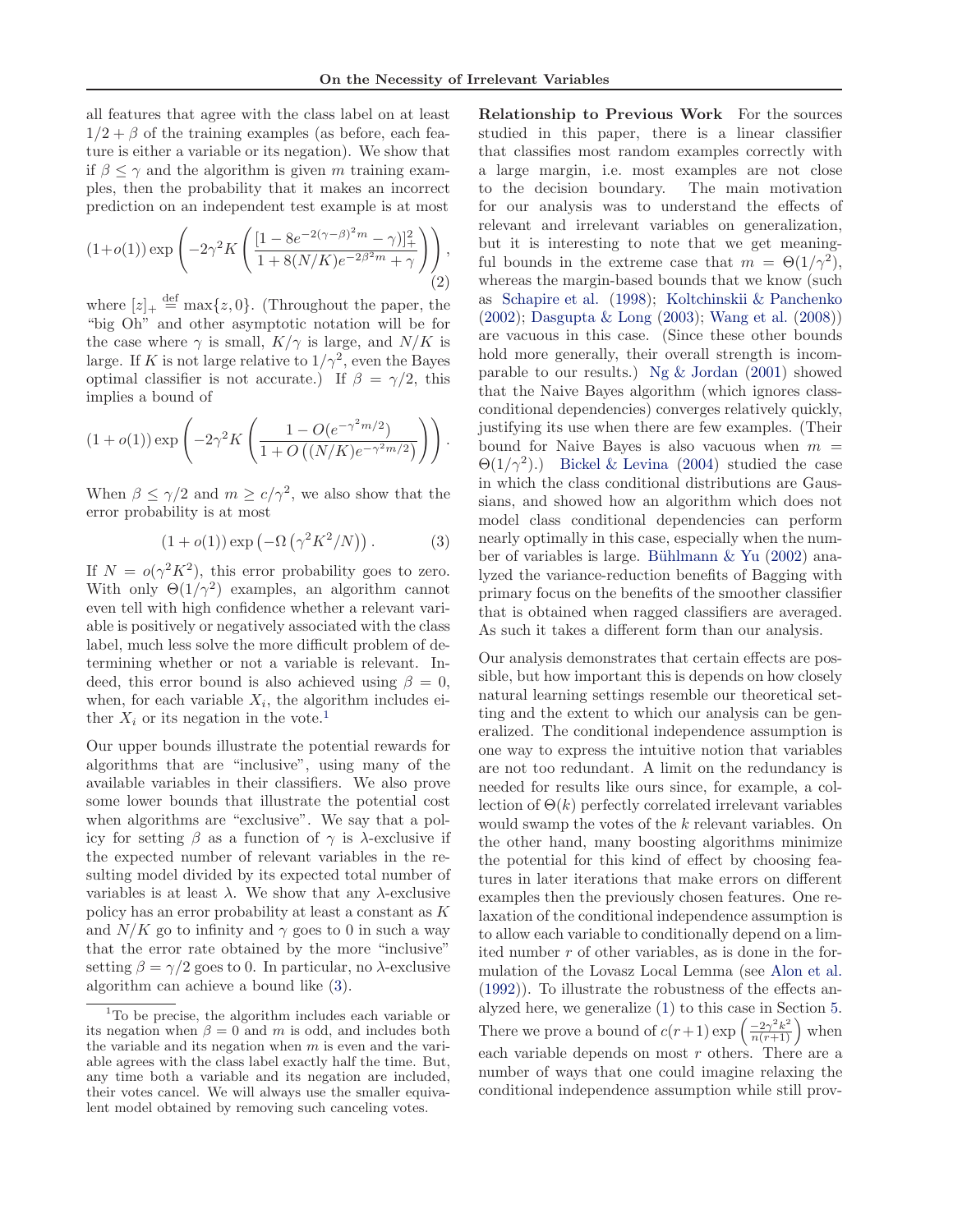<span id="page-3-0"></span>ing theorems of a similar flavor.

Another obvious direction for generalization is to relax the strict categorization of variables into irrelevant and  $(1/2 + \gamma)$ -relevant classes. We believe that many extensions of this work with different coverage and interpretability tradeoffs are possible. For example, our proof techniques give similar theorems when each relevant variable has a probability between  $1/2 + \gamma/2$  and  $1/2 + \gamma$  of agreeing with the class label. Here we concentrate on some of the cleanest and simplest settings in order to focus attention on the main ideas.

We state some useful tail bounds in the next section, and Section 3 analyzes the error of simple voting classifiers. Section [4.1](#page-4-0) gives bounds on the expected error of hypotheses learned from training data while [4.2](#page-5-0) shows that, in certain situations, any exclusive algorithm must have high error while the error of some inclusive algorithms goes to 0. In section [5](#page-6-0) we bound the accuracy of voting classifiers under a weakened independence assumption.

#### 2. Tail bounds

These bounds all assume that  $U_1, U_2, \ldots, U_\ell$  are  $\ell$  in- $\sum_{i=1}^{n} U_i$ . We start with some upper bounds. dependent  $\{0, 1\}$ -valued random variables and  $U =$ 

The Hoeffding bound, see [Pollard](#page-7-0) [\(1984](#page-7-0)):

$$
\Pr\left[\frac{1}{\ell}U - \mathbb{E}\left(\frac{1}{\ell}U\right) \ge \gamma\right] \le e^{-2\gamma^2 \ell}.\tag{4}
$$

The Chernoff bound, see [Angluin & Valiant](#page-6-0) [\(1979\)](#page-6-0); [Motwani & Raghavan](#page-7-0) [\(1995\)](#page-7-0), for any  $\eta > 0$ :

$$
\Pr[U > (1+\eta)\mathbb{E}(U)] < \exp\left(-(1+\eta)\mathbb{E}(U)\ln\left(\frac{1+\eta}{e}\right)\right) \tag{5}
$$

For any  $0 \leq \eta \leq 4$  (see Appendix [A.1\)](#page-7-0):

$$
\Pr[U > (1 + \eta)\mathbb{E}(U)] < \exp\left(-\eta^2 \mathbb{E}(U)/4\right). \tag{6}
$$

For any  $0 < \delta \leq 1$  (see Appendix [A.2\)](#page-7-0):

$$
\Pr[U > 4\mathbb{E}(U) + 3\ln(1/\delta)] < \delta. \tag{7}
$$

We will also need lower bounds on the tails of the distribution. Here  $c_1, ..., c_7$  are absolute constants.

If  $Pr(U_i = 1) = 1/2$  for all  $i, \eta > 0$ , and  $\ell \ge 1/\eta^2$  then (see Appendix [A.3\)](#page-7-0):

$$
\Pr\left[\frac{1}{\ell}U - \frac{1}{\ell}\mathbb{E}\left(U\right) \ge \eta\right] \ge \frac{c_1}{\eta\sqrt{\ell}} \exp\left(-2\eta^2\ell\right) - \frac{c_2}{\sqrt{\ell}}.\tag{8}
$$

Slud's Theorem [\(Slud,](#page-7-0) [1977\)](#page-7-0), if  $0 \leq \eta \leq c_3$  and  $Pr [U_i = 1] = 1/2 + \eta$  for all i then:

$$
\Pr\left[\frac{1}{\ell}U < 1/2\right] \ge c_4 e^{-c_5 \eta^2 \ell}.\tag{9}
$$

If  $Pr [U_i = 1] = 1/2$  for all i, then for all  $0 \le \eta \le 1/2$ (see Appendix [A.4\)](#page-7-0):

$$
\Pr\left[\frac{1}{\ell}U - \frac{1}{\ell}\mathbb{E}(U) \ge \eta\right] \ge c_6 e^{-c_7 \eta^2 \ell}.\tag{10}
$$

# 3. The accuracy of models containing relevant and irrelevant variables

In this section we analyze the accuracy of the models (hypotheses) produced by the algorithms in Section [4.](#page-4-0) Each example is represented by a vector of  $N$  binary *variables* and a class designation. We assume a simple generative model with parameter  $\gamma > 0$  and:

- random  $\{0, 1\}$  class designations: both classes are equally likely;
- the K *relevant* variables are equal to the class designation either with probability  $1/2 + \gamma$  or with probability  $1/2 - \gamma$ ;
- the N − K *irrelevant* variables are equal to the class label with probability 1/2;
- all variables are conditionally independent given the class designation.

Which variables are relevant and whether each one is positive or negatively correlated with the class designations are chosen arbitrarily ahead of time.

A *feature* is either a variable or its complement. The  $2(N - K)$  *irrelevant* features come from the irrelevant variables, the K *relevant* features agree with the class labels with probability  $1/2 + \gamma$ , and the K *misleading* features agree with the class labels with probability  $1/2 - \gamma$ .

We consider models  $M$  predicting with a majority vote over a subset of the features. We use  $n$  for the total number of features in model  $\mathcal{M}$ ,  $k$  for the number of relevant features, and  $\ell$  for the number of misleading features (leaving  $n-k-\ell$  irrelevant features). Since the votes of a variable and its negation "cancel out," we assume without loss of generality that models include at most one feature for each variable.

Theorem 1. *Let* M *be a majority vote of* n *features,* k *of which are relevant and* ℓ *of which are misleading (and n – k –*  $\ell$  *are irrelevant).* If  $\ell \leq k$ ,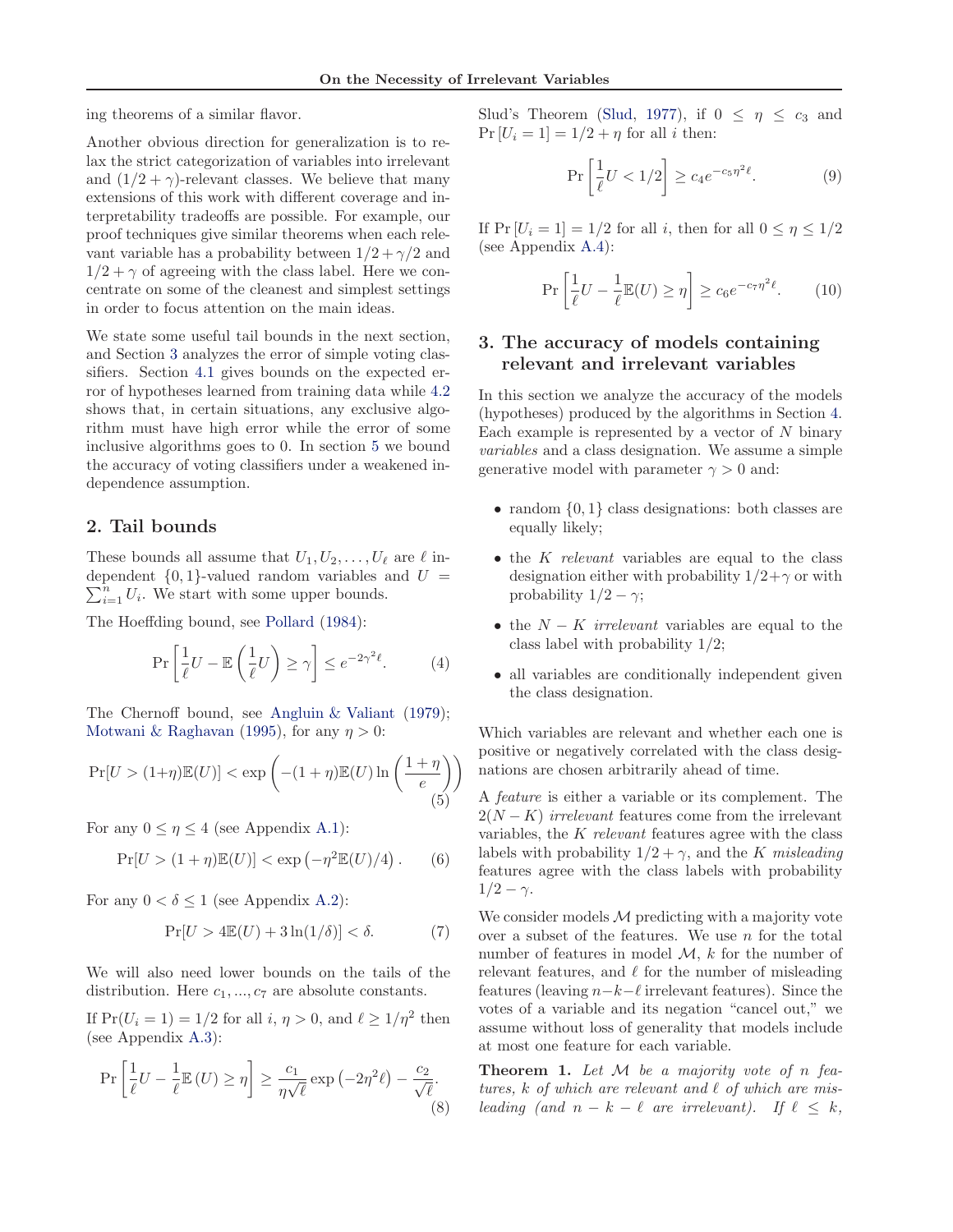<span id="page-4-0"></span>*the probability that* M *predicts incorrectly is at most*  $\exp\left(\frac{-2\gamma^2(k-\ell)^2}{n}\right)$  $\frac{(k-\ell)^2}{n}$ .

**Proof:** Model M predicts incorrectly only when at most half of its features are correct. The expected fraction of correct voters is  $1/2 + \frac{\gamma(k-\ell)}{n}$ , so, for M's prediction to be incorrect, the fraction of correct voters must be at least  $\gamma(k - \ell)/n$  less than its expectation. Applying [\(4\)](#page-3-0), this probability is at most  $\exp\left(\frac{-2\gamma^2(k-\ell)^2}{n}\right)$  $\frac{(k-\ell)^2}{n}$ .  $\Box$ 

The next corollary shows that even models where most of the features are irrelevant can be highly accurate. **Corollary 1.** *If*  $\gamma$  *is constant,*  $k - \ell = \omega(\sqrt{n})$ *, and*  $k = \infty$ o(n)*, then the accuracy of the model approaches* 100% *while its fraction of irrelevant variables approaches* 1*.*

The hypothesis of Corollary 1 is satisfied, for example, when  $\gamma = 1/4$ ,  $k = 2n^{2/3}$  and  $\ell = n^{2/3}$ .

# 4. Learning

We now consider the problem of learning a model M from data. We assume that the algorithm receives m i.i.d. examples generated as described in Section [3.](#page-3-0) One test example is independently generated from the same distribution, and we evaluate the algorithm's *expected error*, the probability over training set and test example that its model makes an incorrect prediction on the test example (the "prediction model" of [Haussler et al.](#page-6-0) [\(1994\)](#page-6-0)).

We define  $\mathcal{M}_{\beta}$  to be the majority vote<sup>2</sup> of all features that equal the class label on at least  $1/2 + \beta$  of the training examples. To keep the analysis as clean as possible, our results apply to algorithms that chose  $\beta$ as a function of  $N, K, \gamma$ , and training set size m, and then predict with  $\mathcal{M}_{\beta}$ .

#### 4.1. The accuracy of  $\mathcal{M}_{\beta}$

This section proves two theorems bounding the expected error rates of learned models. We note that the Bayes Optimal predictor for our generative model is a majority vote of the  $K$  relevant features, and has an error rate bounded by  $e^{-2\gamma^2 K}$  (a bound as tight as the Hoeffding bound). We also use Hoeffding bounds in our results and will state them in a similar form.

**Theorem 2.** *If*  $0 \le \beta \le \gamma$ *, the expected error rate of* M<sup>β</sup> *is at most*

$$
(1+o(1)) \exp \left(-2 \gamma^2 K \left(\frac{[1-8e^{-2 (\gamma-\beta)^2 m}-\gamma]_+^2}{1+8(N/K)e^{-2 \beta^2 m}+\gamma}\right)\right).
$$

Our proof of Theorem 2 starts with lemmas bounding the number of misleading, irrelevant, and relevant features in  $\mathcal{M}_{\beta}$ .

**Lemma 1.** *With probability at least*  $1 - \delta$ *, the number of misleading features in*  $M_β$  *is at most*  $4Ke^{-2(\gamma+\beta)^2m} + 3\ln(1/\delta).$ 

**Proof:** For a particular misleading feature L in  $\mathcal{M}_{\beta}$ , Algorithm A must overestimate the probability that  $L = Y$  by  $\beta + \gamma$ . Applying [\(4\)](#page-3-0), this happens with probability at most  $e^{-2(\beta+\gamma)^2 m}$ , so the expected number of misleading features in  $\mathcal{M}_{\beta}$  is at most  $Ke^{-2(\beta+\gamma)^2m}$ . Since each misleading feature is associated with a different independent variable, we can apply [\(7\)](#page-3-0) with  $\mathbb{E}(U) = Ke^{-2(\beta+\gamma)^2m}$  to get the desired result.  $\Box$ 

Lemma 2. *With probability at least* 1−2δ*, the number of irrelevant features in*  $M_\beta$  *is at most*  $8Ne^{-2\beta^2 m}$  +  $6\ln(1/\delta)$ .

Proof: Separately bound the number of positive and negative irrelevant features in the model as in Lemma 1. With probability at least  $1 - 2\delta$  the total number of irrelevant features is at most the sum of the bounds.  $\Box$ 

**Lemma 3.** With probability at least  $1 - \delta$ , the num*ber of relevant features in*  $M_β$  *is at least* K −  $4Ke^{-2(\gamma-\beta)^2 m} - 3\ln(1/\delta).$ 

Proof: Bound the number of relevant features *not* in the model as in Lemma 1. The number of relevant features remaining in the model is at least  $K$  minus this bound.  $\Box$ 

**Lemma 4.** *The probability that*  $M_\beta$  *makes an error is at most*

$$
\exp\left(\frac{-2\gamma^2 \left[K - 8Ke^{-2(\gamma - \beta)^2 m} - 6\ln(1/\delta)\right]_+^2}{K + 8Ne^{-2\beta^2 m} + 6\ln(1/\delta)}\right) + 4\delta.
$$

*for any*  $\delta > 0$  *and*  $0 \leq \beta \leq \gamma$ *.* 

Proof: Applying Theorem [1](#page-3-0) with the lower bound on  $k - \ell$  from Lemmas 1 (under-approximating  $(\gamma + \beta)^2$ with  $(\gamma - \beta)^2$  and 3 and upper bounding *n* with K plus the bound of Lemma 2 shows that, with probability at least  $1 - 4\delta$ , the error is at most the first term. (Note that the lemma is vacuous unless the bound on  $k - \ell$  is positive.) is positive.)

**Proof** (of Theorem 2): Using  $\delta = \exp(-\gamma K/6)$  in Lemma 4 and simplifying, the expected error rate of

<sup>&</sup>lt;sup>2</sup>If  $\mathcal{M}_{\beta}$  is empty, then any default prediction, such as 1, will do.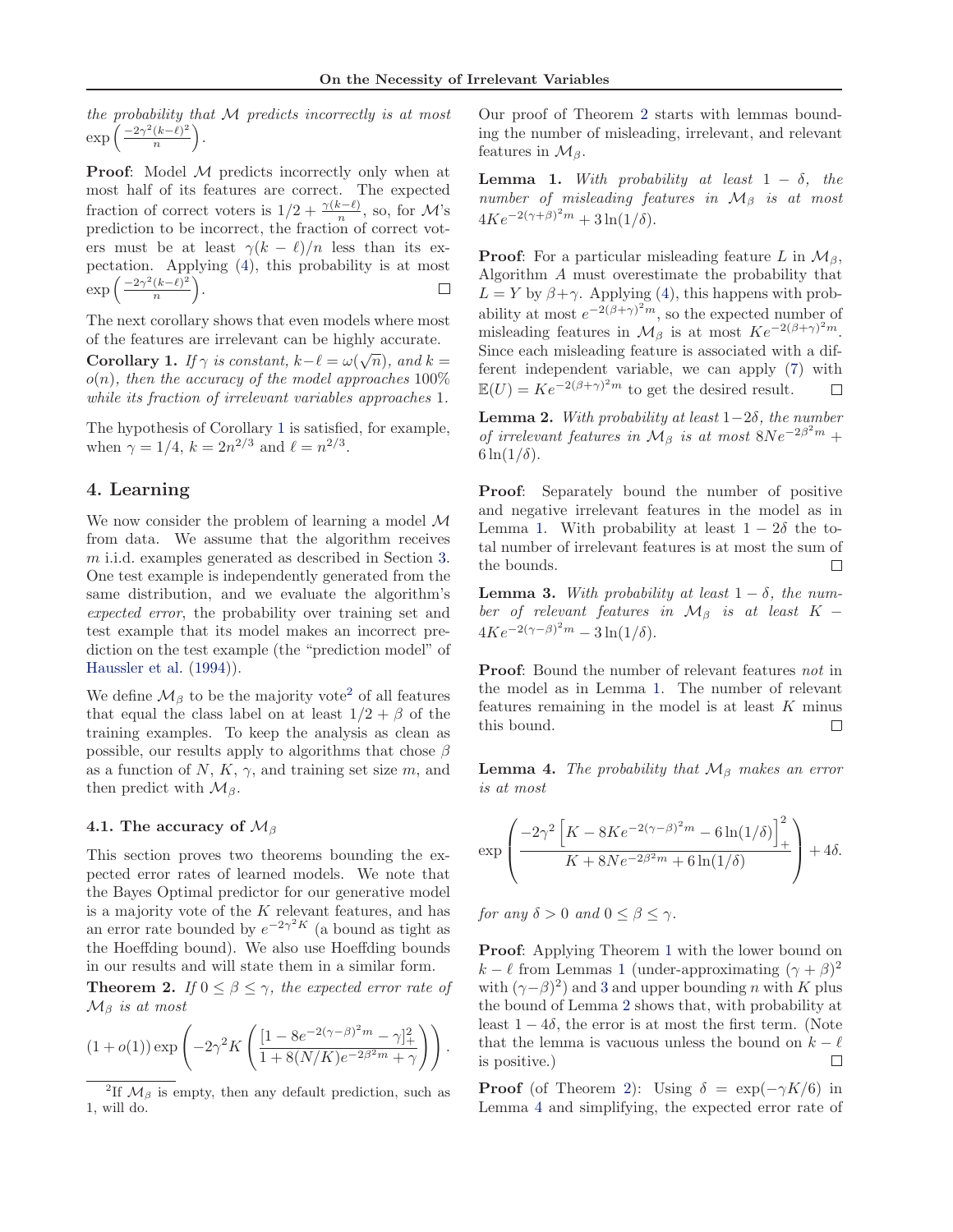<span id="page-5-0"></span> $\mathcal{M}_{\beta}$  is at most

$$
\exp\left(\frac{-2\gamma^2 K \left[1 - 8e^{-2(\gamma - \beta)^2 m} - \gamma\right]_+^2}{1 + \frac{8N}{K}e^{-2\beta^2 m} + \gamma}\right) + 4e^{-\gamma K/6}.
$$

The first term is at least  $e^{-2\gamma^2 K}$  and  $e^{-\gamma K/6}$  =  $o(e^{-2\gamma^2 K})$  as  $\gamma K$  gets large, implying the bound

$$
(1+o(1)) \exp\left(\frac{-2\gamma^2 K \left[1-8e^{-2(\gamma-\beta)^2 m}-\gamma\right]_+^2}{1+\frac{8N}{K}e^{-2\beta^2 m}+\gamma}\right).
$$

**Theorem 3.** *Suppose* A *uses* a  $\beta$  *where*  $0 \leq \beta \leq c\gamma$ *for a constant*  $c \in [0, 1)$ *. There is a constant*  $c'$  (de*pending only on c)* such that, if  $m = c'/\gamma^2$ , the er*ror of A is at most*  $(1 + o(1)) \exp\left(-\frac{\gamma^2 K^2}{N}\right)$ *. Furthermore, if*  $m = \omega(1/\gamma^2)$ *, the error of* A *is at most*  $(1+o(1)) \exp \left( \frac{-(2-o(1))\gamma^2 K^2}{N} \right)$  $\frac{(1))\gamma^2 K^2}{N}$ .

*Proof.* Since  $\mathcal{M}_{\beta}$  contains at most N features, the bound of Lemma [4](#page-4-0) with the denominator replaced by N also holds. Continuing as in the proof of Theorem [2](#page-4-0) and using  $(\gamma - \beta)^2 \ge (1 - c)^2 \gamma^2$  yields a bound of

$$
(1+o(1)) \exp\left(-2\gamma^2 K^2 \left(\frac{[1-O(e^{-2(1-c)^2\gamma^2 m})]_+^2}{N}\right)\right).
$$

Setting  $m = c'/\gamma^2$  for a large enough value of c' suffices to make the  $[\cdots]_+^2$  term at least 1/2, and when  $m =$  $\omega(1/\gamma^2)$  it is  $1-o(1)$ .

Note that Theorem 3 includes non-trivial bounds for  $\mathcal{M}_0$  that votes all N variables (for odd sample size m).

#### 4.2. Lower bound

In this subsection, we show that any algorithm with an error guarantee like Theorem 3 must include many irrelevant features in its model.

Definition 1. *Let* R *be the set of relevant features, and recall that*  $\mathcal{M}_{\beta}$  *is the set of features in the model (which depends on the random training data). We say that an algorithm* A *is* λ-exclusive *if for every positive* N, K,  $\gamma$ , and m, A uses a  $\beta \in [0, 1/2]$  *such that*  $\mathbb{E}(|\mathcal{M}_\beta \cap \mathcal{R}|)$  $\frac{\mathbb{E}(|\mathcal{M}_{\beta}|)}{\mathbb{E}(|\mathcal{M}_{\beta}|)} \geq \lambda.$ 

Our main lower bound theorem is the following.

Theorem 4. *There are absolute positive constants* c<sup>1</sup> and  $c_2 \in [0, 1)$ *, and functions*  $K(\gamma)$  *and*  $N(\gamma)$  *tying* K and N to  $\gamma$  such that if  $m = c_1/\gamma^2$  the following hold. *If*  $\lambda > 0$ *, then the error rate of any*  $\lambda$ -exclusive A *is at least a positive constant for all small enough* γ*.*

*Inclusive* A *using models*  $\mathcal{M}_{\beta}$  *with*  $\beta \leq c_2 \gamma$  *have error rates that goes to zero super-polynomially fast (in*  $1/\gamma$ ).

We will prove Theorem 4 using a series of lemmas. The first is a lower bound in terms of the number of relevant variables.

Lemma 5. *There are absolute positive constants*  $c_1, c_2, c_3$  *such that if*  $\gamma \in [0, c_1]$  *then any model with* k *relevant features has an error probability at least*  $c_2 e^{-c_3 \gamma^2 k}$ .

Proof: If there are no irrelevant or misleading features, applying [\(9\)](#page-3-0) yields the Lemma. Adding irrelevant or misleading features only increases the error probability. П

The next step is a lower bound on the number of irrelevant variables.

**Lemma 6.** *Suppose*  $\gamma \leq 1/4$ ,  $N \geq 2K$ , and  $\beta \geq 0$ . *The expected number of irrelevant features in*  $M_\beta$ 's *model is at least*  $N(c_1 \exp(-c_2(\beta/\gamma)^2))$  *and also at least*

$$
N\left(\frac{c_3}{\beta\sqrt{m}}\exp\left(-2\beta^2m\right)-\frac{c_4}{\sqrt{m}}\right)
$$

*where*  $c_1$ ,  $c_2$ ,  $c_3$  *and*  $c_4$  *are absolute positive constants.* 

Proof: A positive irrelevant feature is selected if it agrees with the class label at least  $1/2 + \beta$  of the time. Applying Bound [\(10\)](#page-3-0) and linearity of expectation, gives a lower bound of  $(N-K)$   $(c_6 \exp(-c_7\beta^2 m))$  and the assumptions ensure  $N - K \ge N/2$  and  $m = c/\gamma^2$ . The second part uses Bound [\(8\)](#page-3-0) instead of [\(10\)](#page-3-0).

We now upper bound the number of relevant variables.

**Lemma 7.** *If*  $\beta \geq \gamma$ *, the expected number of relevant variables in*  $A_\beta$ 's model is at most  $Ke^{-2(\beta-\gamma)^2m}$ .

**Proof:** Use [\(4\)](#page-3-0) to bound the probability that a relevant feature agrees with the class label  $\beta - \gamma$  more often than its expected fraction of times and the linearity of  $\Box$ expectation.

**Lemma 8.** The ratio 
$$
\frac{\beta}{\gamma} = \Omega \left( \min \left\{ \ln \left( \frac{N}{K} \right), \sqrt{\ln \frac{1}{\gamma}} \right\} \right)
$$
  
(as  $1/\gamma$  and  $N/K$  go to infinity) if  $\frac{\mathbb{E}(|\mathcal{M}_{\beta} \cap \mathcal{R})|}{\mathbb{E}(|\mathcal{M}_{\beta}|)} \ge \lambda$   
for constant  $\lambda \in (0, 1)$ .

**Proof:** Let  $\mathcal{I}$  be the set of irrelevant features. If  $\frac{\mathbb{E}(|\mathcal{M}_{\beta} \cap \mathcal{R}|)}{\mathbb{E}(|\mathcal{M}_{\beta}|)} \geq \lambda$  then  $\frac{\mathbb{E}(|\mathcal{M}_{\beta} \cap \mathcal{R}|)}{\mathbb{E}(|\mathcal{M}_{\beta} \cap \mathcal{R}|)+\mathbb{E}(|\mathcal{M}_{\beta} \cap \mathcal{I}|)} \geq \lambda$  which implies  $\frac{\mathbb{E}(|\mathcal{M}_{\beta} \cap \mathcal{R})|}{\mathbb{E}(|\mathcal{M}_{\beta} \cap \mathcal{I}|)} \geq \frac{\lambda}{1-\lambda}.$ 

We first show  $\beta > \gamma$ . Assume to the contrary that  $\beta \leq \gamma$ . Use Lemma 6 and note there are at most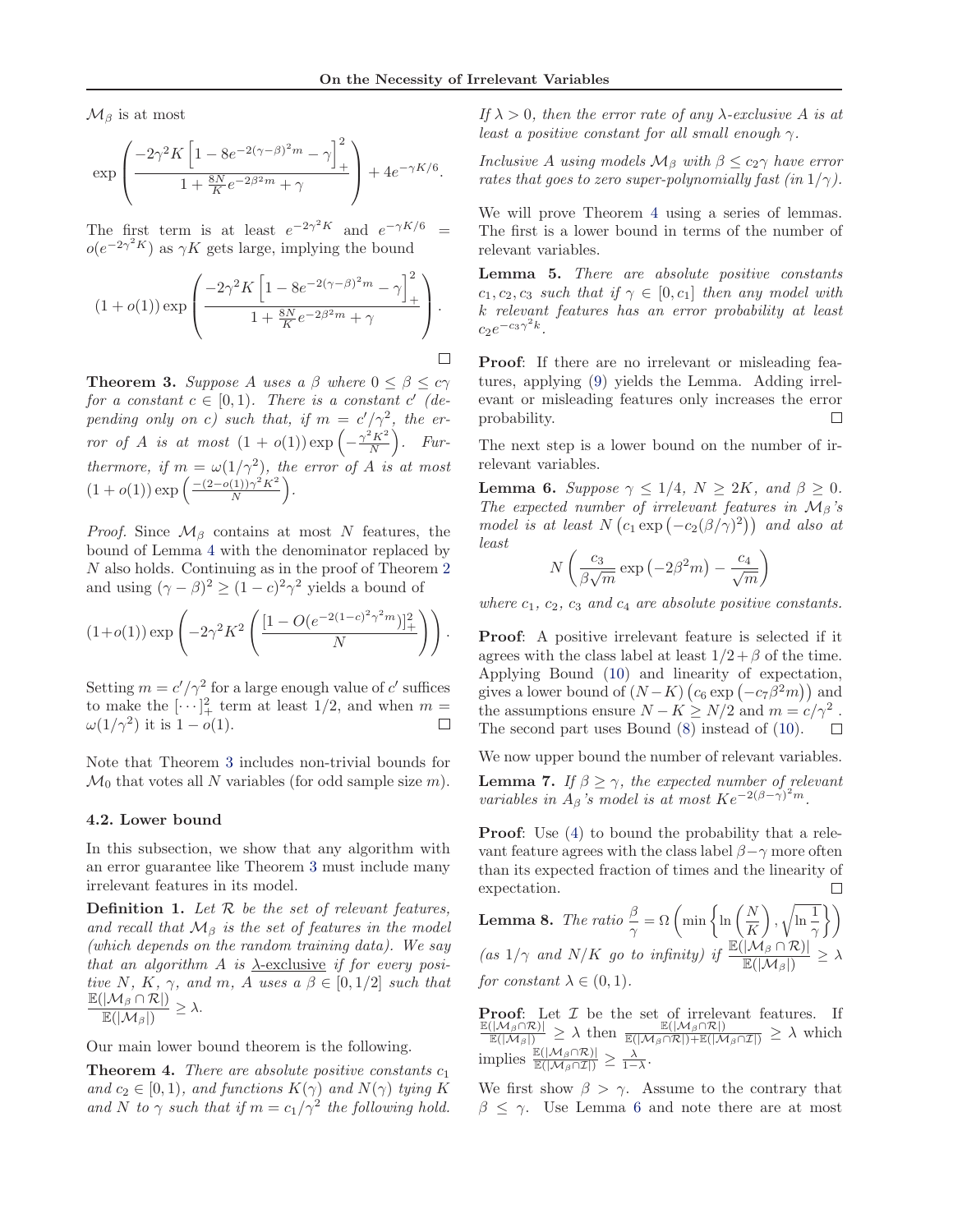<span id="page-6-0"></span>K relevant features, so  $\frac{K}{cN} \geq \frac{\lambda}{1-\lambda}$  $\frac{\lambda}{1-\lambda}$  for an absolute constant c. This is contradicted for a large enough value of  $N/K$ , so  $\beta > \gamma$  when  $N/K$  is large.

We apply Lemma [6](#page-5-0) and [7](#page-5-0) getting, for absolute positive constants  $c$  and  $c'$ , that

$$
\frac{Ke^{-2(\beta-\gamma)^2m}}{N\left(\frac{c}{\beta\sqrt{m}}\exp(-2\beta^2m)-\frac{c'}{\sqrt{m}}\right)}\geq \frac{\mathbb{E}(|\mathcal{M}_{\beta}\cap\mathcal{R})|}{\mathbb{E}(|\mathcal{M}_{\beta}\cap\mathcal{I}|)}\geq \frac{\lambda}{1-\lambda}.
$$

Solving for the  $\exp(-2\beta^2 m)$  term and setting  $\kappa =$  $\frac{(1-\lambda)K}{N\lambda}$  and  $m = c''/\gamma^2$  gives

$$
\exp(-2c''(\beta/\gamma)^2) \le \frac{\sqrt{c''}\beta\kappa}{c\gamma}e^{-2c''(\beta/\gamma-1)^2} + \frac{c'\beta}{c}.
$$

This implies at least one of:

$$
\exp(-2c''(\beta/\gamma)^2) \leq \frac{\sqrt{c''}\beta\kappa}{2c\gamma}e^{-2c''(\beta/\gamma-1)^2}
$$
  
or 
$$
\exp(-2c''(\beta/\gamma)^2) \leq \frac{c'\beta}{2c}.
$$
 (11)

The first of these implies, after taking logs and some algebra (e.g. canceling the  $(\beta/\gamma^2)$  terms), that  $\frac{\beta}{\gamma} \geq$ 

 $\sqrt{ }$  $\mathcal{L}$  $\ln\left(\frac{2c\gamma}{\sqrt{gl/s}}\right)$  $\frac{2c\gamma}{c^{\prime\prime}\beta\kappa}$  $\frac{1}{4c^{\prime\prime}}$  – 1 2  $\setminus$ . Note the RHS is increasing in

 $\beta/\gamma$  while the LHS is decreasing in  $\beta/\gamma$ . Furthermore, setting  $\beta/\gamma = \ln(1/\kappa)$  leads to a contradiction as  $\kappa \to$ 0. Therefore  $r = \Omega(\ln(1/\kappa))$  and  $\beta/\gamma = \Omega(\ln(N/K)).$ 

We now turn to the  $\exp(-2c''(\beta/\gamma)^2) \leq \frac{c'\beta}{2c}$  case. Note that the RHS is decreasing in  $\beta$  and the LHS is increasing in  $\beta$ . Therefore any value of  $\beta$  where this fails gives a lower bound on  $\beta$ . If  $\beta = \gamma \sqrt{\ln(1/\gamma)/4c''}$  then the inequality becomes  $\gamma^{1/2} \leq \frac{c' \gamma \sqrt{\ln(1/\gamma)}}{4c \sqrt{c''}}$  $\frac{\sqrt{4c\sqrt{c''}}}{4c\sqrt{c''}}$  which fails for small enough  $\gamma$ . So  $\beta/\gamma = \Omega\left(\sqrt{\ln(1/\gamma)}\right)$ , completing the proof.  $\Box$ 

**Proof** (of Theorem [4\)](#page-5-0): Set  $K = \frac{1}{\gamma^2} \exp((\ln(1/\gamma))^{1/3})$ and  $N = K \exp((\ln(1/\gamma)^{1/4}))$ . Theorem [3](#page-5-0) now implies that the probability of error for  $M_\beta$  with  $\beta \leq c_2 \gamma$  is  $\exp(-\Theta(\exp(\ln(1/\gamma)^{1/3})/\exp(\ln(1/\gamma)^{1/4}))).$ 

Now let us consider any  $\lambda$ -exclusive algorithm. The Chernoff bound together with Lemma [7](#page-5-0) implies that there is a constant  $c$  such that with probability 3/4, the number of relevant variables in  $A_{\beta(\gamma)}$  is at most  $Ke^{-c(\beta/\gamma-1)^2}$ . Lemma [8](#page-5-0) implies that this is at most  $K \exp(-\Omega(\min{\ln(N/K)^2}, \ln(1/\gamma)) ) =$  $\frac{1}{\gamma^2}$  exp( $-\Omega(\sqrt{\ln(1/\gamma)})$ ). Applying Lemma [5](#page-5-0) completes the proof.

## 5. Conditionally dependent variables

Assume that there is a degree- $r$  graph  $G$  whose nodes are variables, and such that, conditioned on the label, each variable is independent of all variables not connected to it by an edge in  $G$ . Assume that  $k$  variables agree with the label with probability  $1/2 + \gamma$ , and the  $n-k$  agree with the label with probability 1/2. Let us say that a source like this *has* r*-local dependence* (we will also overload "r-local dependence" to refer to the constraint on each of the conditional distributions).

Theorem 5. *For a source that has* r*-local dependence for*  $r \leq n/2$ *, the probability that f predicts incorrectly is at most*  $c(r+1) \exp\left(\frac{-2\gamma^2 k^2}{n(r+1)}\right)$  *for a positive constant* c*.*

Proof Sketch: Replace the Hoeffding bound in the proof of Theorem [1](#page-3-0) with a similar bound for r-local dependence due to [Pemmaraju](#page-7-0) [\(2001](#page-7-0)) .  $\Box$ 

#### Acknowledgements

We thank Aravind Srinivasan for his help.

#### References

- Alon, N., Spencer, J. H., and Erdös, P. The Probabilistic Method. Wiley, 1992.
- Angluin, D. and Valiant, L. Fast probabilistic algorithms for Hamiltonion circuits and matchings. J. Comp. Sys. Sci., 18(2):155-193, 1979.
- Bickel, P. and Levina, E. Some theory of Fisher's linear discriminant function, 'Naive Bayes', and some alternatives when there are many more variables than observations. Bernoulli, 10(6):989–1010, 2004.
- Bishop, Christopher M. Pattern Recognition and Machine Learning. Springer, 2006.
- Breiman, Leo. Arcing classifiers. The Annals of Statistics, 1998.
- Bühlmann, P. and Yu, B. Analyzing bagging. Annals of Statistics, 30:927–961, 2002.
- DasGupta, A. Asymptotic theory of statistics and probability. Springer, 2008.
- Dasgupta, S. and Long, P. M. Boosting with diverse base classifiers. COLT, 2003.
- Feller, W. Generalization of a probability limit theorem of cramér. Trans. Am. Math. Soc., 54:361-372, 1943.
- Feller, W. An introduction to probability theory and its applications. John Wiley & Sons, 1968.
- Friedman, J., Hastie, T., and Tibshirani, R. Additive logistic regression: A statistical view of boosting. The Annals of Statistics, 38(2):337–407, 2000.
- Haussler, D., Littlestone, N., and Warmuth, M. K. Predicting  $\{0, 1\}$ -functions on randomly drawn points. In-